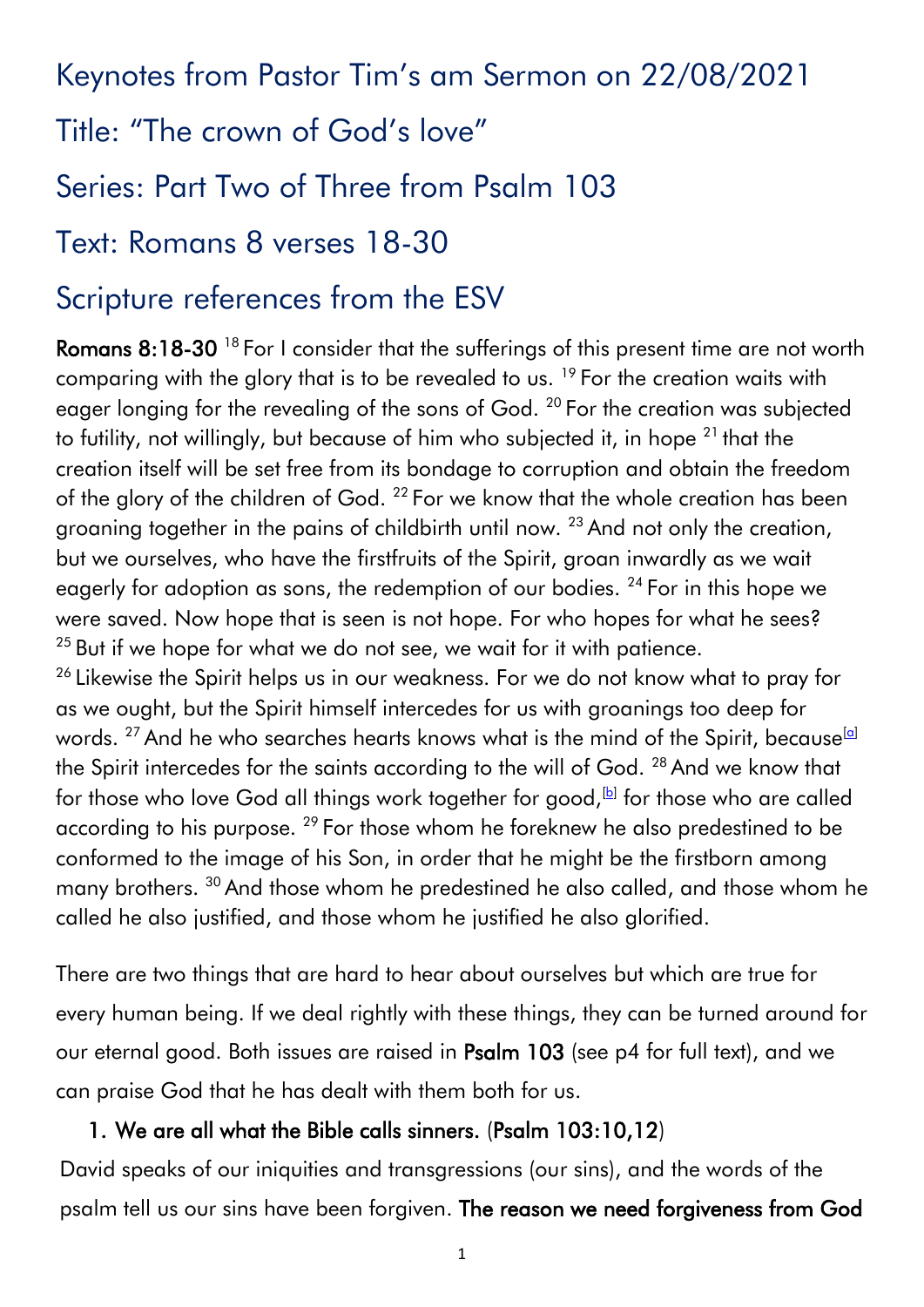is because we have all sinned against him. If we weren't sinners, we would not need to be forgiven.

We may feel that we're not that bad but we generally measure ourselves against our own standards of what it means to be good, or look at other people who don't live up to our own standards and compare ourselves to them. The Bible has a different standard against which we are to compare ourselves.

#### The Bible tells us that we need to compare ourselves to God and his law.

- God always tells the truth and keeps his word
- He always seeks the good of humanity and his creation
- He always relates to humanity with perfect purity
- He always acts with perfect justice
- He always honours his own name

God's law can be summarised by what we call the Ten Commandments. (Exodus 20:1-17 see p4). We can see that we simply don't measure up when we are confronted with God and his law. We have all sinned.

#### We have fallen short of what God is and what he intended us to be.

2. Our lives are short and death comes to us all (Psalm 103:15-16 see p4) Just like the grass that lasts a few days, we are born, grow old and are cut down in death. Despite thinking we are important, in a short time we lie in our graves

#### forgotten. In 100 years' time no one will remember us.

There is something profoundly unsettling about this. During the last 18 months, we have seen how the world has sought to fight off death, doing everything possible to keep people alive. Although we know that it will happen,

#### it doesn't seem right that death comes to us at all.

That is because God created us with eternity in our hearts, with a soul that never dies and with bodies that were

meant to live forever. What has gone wrong? Death is the inevitable result of the sin of humanity.

#### Sin and death are linked.

2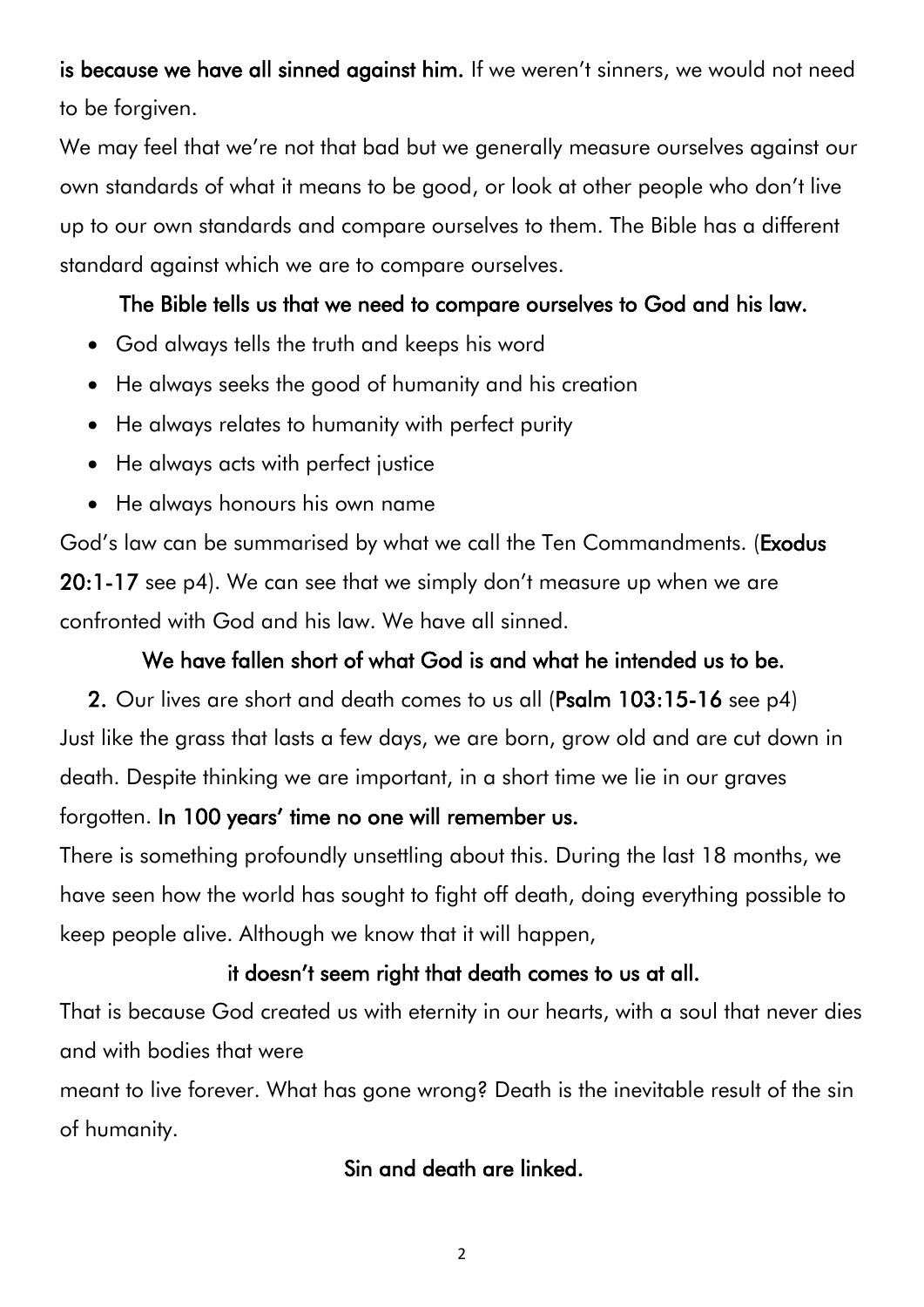- God warned Adam (Genesis 2:16-17 see p4) that if he sinned against God he would die, and death is the inevitable consequence of the whole of humanity turning its back on the God who gives life.
- This has brought not just physical death, but also spiritual death. Hence, we are born cut off from the life of God so that we can't be as good as God is or stop ourselves sinning and dying, and eventually being eternally cut off from God.

Living in a culture that has sanitised sin and death, we may never have been confronted by this before. Perhaps our reaction is that we don't like the idea and don't want to believe it or even think about it. That won't make the problem go away however.

## The only hope we have of seeing sin and death removed from us is found in God, and his steadfast (covenant) love for us.

Psalm 103 shows us this. We saw last week that God's nature is love and that steadfast love overflows to humanity. It is a covenant love where God promises to take a people to be his people and he will be their God forever.

David shows that God, driven by his steadfast love for his people, reverses the effects of our fall into sin and death. At the start of the psalm, King David lists five benefits that God gives to his people, celebrating the fact that these benefits deal with the problem of our sin and lift us from the grave.

### 1) Forgiveness: Bless the Lord O my soul and forget not all his benefits, who forgives all your iniquity (vv2-3).

Death is the consequence of humanity choosing to sin against God. Logically, God must deal with sin (the root cause of our problem), before he can relieve its consequence - death. We see that God forgives his people all sin (v3). No sin is outside the scope of his forgiveness except one. (More next week).

You might feel that what you have done is unforgivable, but David had committed adultery and murder. He had lied, coveted and stolen another man's wife and dishonoured her family, driven by the idol of lust and sex. He had broken many of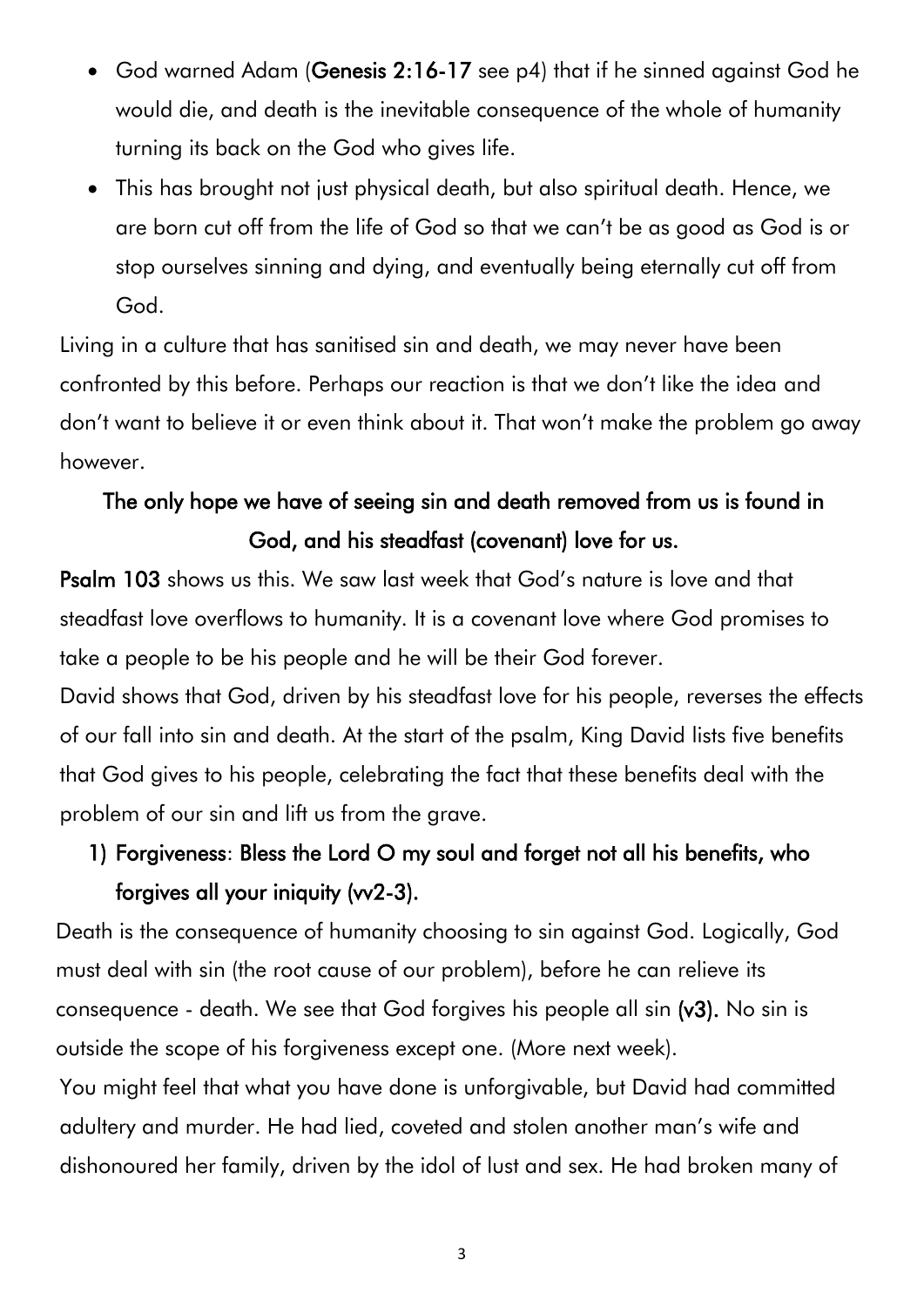the Ten Commandments, yet God forgave him when he confessed and repented of his sin.

(2 Samuel 11 and 12 – Please read this in your Bible).

Did David's sin not matter to God? It mattered greatly to God, but he made a way for David, and for everyone who owns up to their sin, to be forgiven. He did this by charging our sin to Jesus who willingly died in our place to pay the price for our sin.

If you are willing to repent and trust in Jesus, God will forgive you all your sin.

## 2) Healing: Bless the Lord O my soul and forget not all his benefits,… who heals all your diseases (vv2-3)

Sin has brought sickness to both our bodies and our souls, and he will bring healing to both. We may have to wait for it though! The healing of our souls comes because God doesn't just forgive us, he also changes us.

When we come to God, confessing our sin and trusting in Jesus, God pardons us and then begins to work in us to restore his image so that we begin to live right. This sanctification is part of what Jesus died to secure for us (1 Peter 2:24-25 see p4). The Holy Spirit now lives in us to teach us God's commands and to lead us in obedience to those commands. When we find ourselves becoming more inclined to obey God, and particularly his command to love and worship him, we know we are truly saved and that God is at work in the healing of our soul.

### 3) Redemption: Bless the Lord O my soul and forget not all his benefits, …who redeems your life from the pit  $(vv2-4)$

The grave (pit) and the eternal judgement of God is what awaits everyone, but if we are trusting in Jesus God has redeemed our lives from the grave. He has purchased our lives and secured eternal life for both soul and body.

The Bible tells us that when Jesus returns to earth, he will raise our bodies to life. Those who have rejected Jesus will be raised to eternal death, but those who come to Jesus for forgiveness and sanctification will be raised to eternal life. On that day our bodies will be fully healed from all that is wrong with them now.

#### Redemption requires a payment to be made, and that payment was the death of God's own Son.

4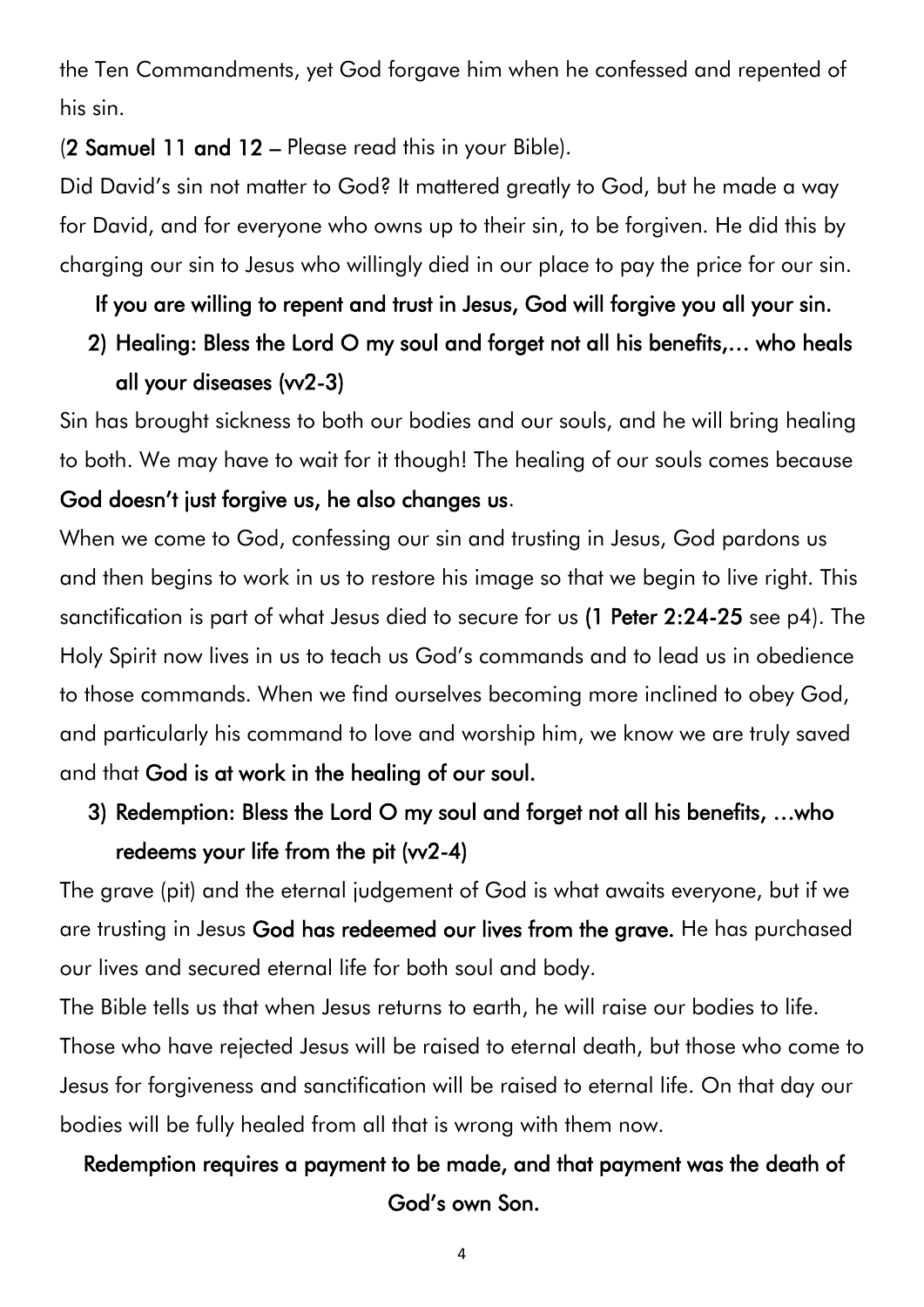• Jesus came down into the grave to rescue us out of it. He went into both physical and spiritual death and made a way out for everyone who would trust themselves to him.

Every physical healing that happens now, whether miraculous or through medication, is a reminder of God's power to defeat sin and death

4) Crowning: Bless the Lord O my soul and forget not all his benefits, who .. crowns you with steadfast love and mercy (vv2-4)

God lifts his people from the pit of sin and death to sit with Christ in heavenly places. Jesus left heaven and came to this earth, born as a man with a real human body. He was put to death and his death became the means by which he would secure our salvation. Three days later he was raised to life, and then after 40 days he ascended back to heaven to sit on the throne of God as King to rule over God's kingdom. As his followers, where he goes, we go too. (Ephesians 2:4-6 see p4). In Romans 8:29- 30 (above) Paul tells us that we are being sanctified, that we have been put right with God (justified) and (note the past tense) we have been glorified. It hasn't happened yet but as far as God is concerned it has already happened.

### We are crowned with the honour of being God's children – all to the praise of God's glorious grace

## 5) Renewing: Bless the Lord O my soul and forget not all his benefits, who….. satisfies you with good so that your youth is renewed like the eagle's (w2-5)

Not only will God raise us to life with bodies and minds that are fully healed of every sickness, but he will satisfy us with himself forever so that we will regain our youthful vigour. In this life, age has caught up with us all, but those whom God has set his love upon will never grow old or weary.

Through the long ages of eternity, God will continually renew our youthfulness. Psalm 103 celebrates what is promised in Romans 8 (above), leading Paul to make the statement in v18. All our battles will be over as Jesus returns to establish a renewed heavens and a renewed earth. Those who are trusting in Jesus will be raised to enjoy God forever.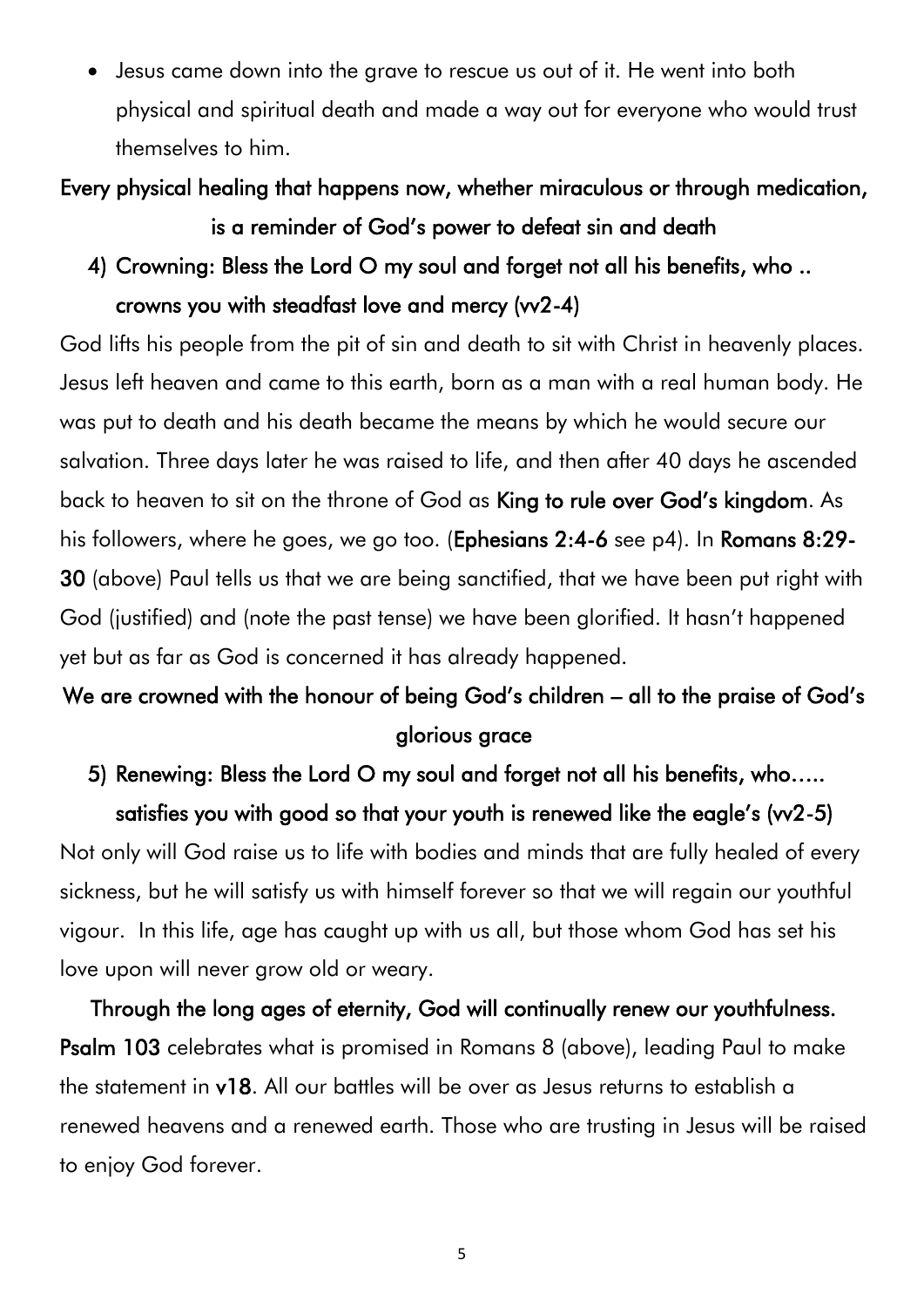### If you are not trusting in Jesus, then none of the benefits in this psalm apply. Seek the Lord for salvation now.

In the meantime, God's people are to wait eagerly (v23 above) and patiently (v25):

- Setting aside the things that bind us to this life, eagerly look forward to the hope of eternity with Jesus
- As we eagerly look forward to that hope we need to wait patiently

While we wait, God's people are to praise God, as we contemplate all that God promises and how he has dealt with the twin problems of sin and death. Let us say with the psalmist:

#### Bless the Lord, O my soul, and all that is within me, bless his holy name.

Psalm 103 Bless the LORD, O my soul, and all that is within me, bless his holy name! <sup>2</sup> Bless the LORD, O my soul, and forget not all his benefits,

<sup>3</sup> who forgives all your iniquity, who heals all your diseases,

<sup>4</sup> who redeems your life from the pit, who crowns you with steadfast love and mercy, <sup>5</sup> who satisfies you with good so that your youth is renewed like the eagle's.

6 The LORD works righteousness and justice for all who are oppressed.

 $<sup>7</sup>$  He made known his ways to Moses, his acts to the people of Israel.</sup>

 $8$ The LORD is merciful and gracious, slow to anger and abounding in steadfast love.  $9$  He will not always chide, nor will he keep his anger forever.

 $10$  He does not deal with us according to our sins, nor repay us according to our iniquities.

<sup>11</sup> For as high as the heavens are above the earth, so great is his steadfast love toward those who fear him;

 $12$  as far as the east is from the west, so far does he remove our transgressions from us.

 $13$  As a father shows compassion to his children, so the LORD shows compassion to those who fear him.

<sup>14</sup> For he knows our frame; he remembers that we are dust.

 $15$  As for man, his days are like grass; he flourishes like a flower of the field;

 $16$  for the wind passes over it, and it is gone, and its place knows it no more.

<sup>17</sup> But the steadfast love of the LORD is from everlasting to everlasting on those who fear him,

and his righteousness to children's children,

 $18$  to those who keep his covenant and remember to do his commandments.

 $19$  The LORD has established his throne in the heavens, and his kingdom rules over all.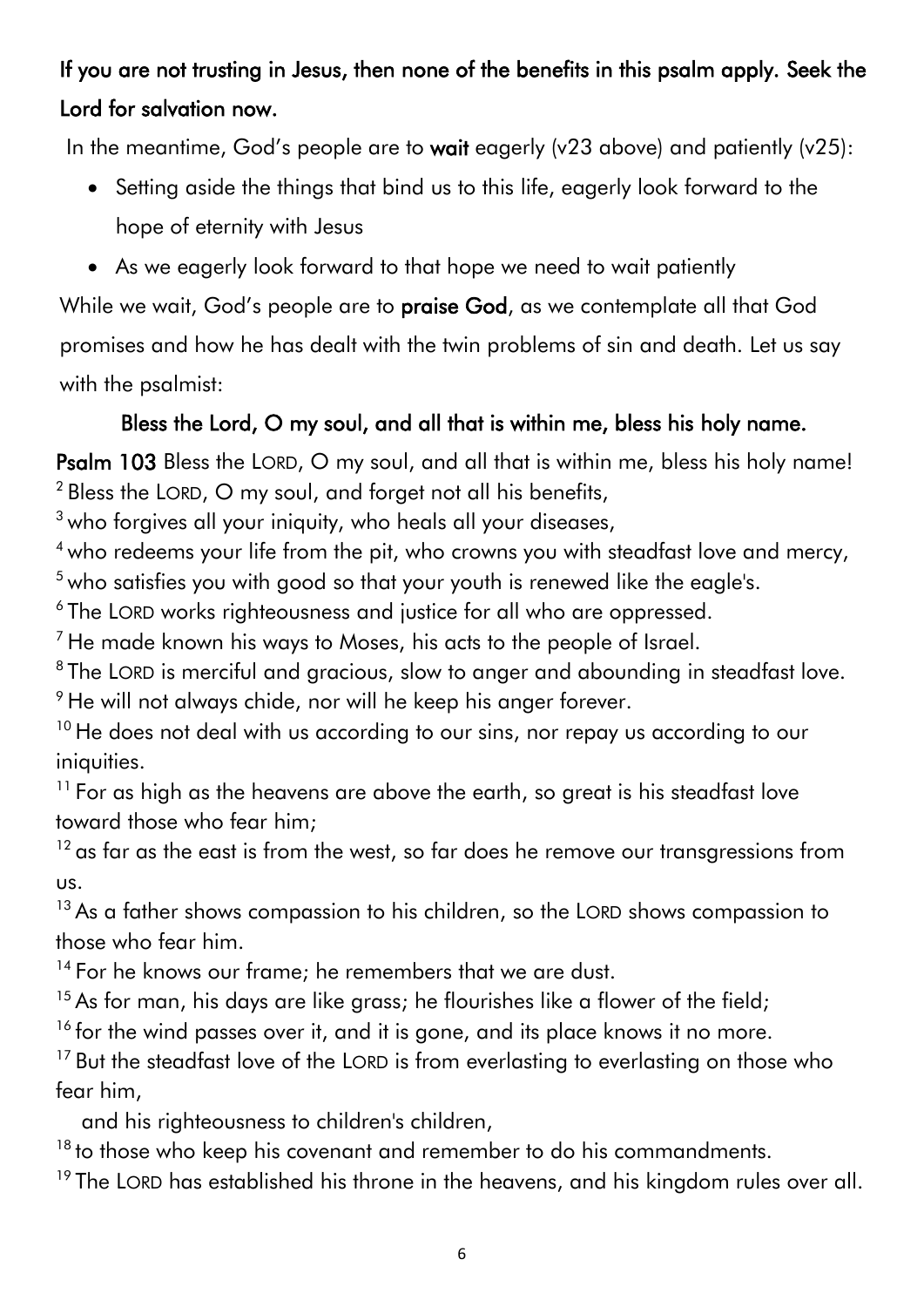$20$  Bless the LORD, O you his angels, you mighty ones who do his word, obeying the voice of his word!

 $21$  Bless the LORD, all his hosts, his ministers, who do his will!

 $22$  Bless the LORD, all his works, in all places of his dominion. Bless the LORD, O my soul!

#### Exodus 20:1-17 And God spoke all these words, saying,

 $2$  "I am the LORD your God, who brought you out of the land of Egypt, out of the house of slavery.<sup>3</sup> "You shall have no other gods before<sup>[<u>a</u>]</sup> me.<sup>4</sup> "You shall not make for yourself a carved image, or any likeness of anything that is in heaven above, or that is in the earth beneath, or that is in the water under the earth. <sup>5</sup> You shall not bow down to them or serve them, for I the LORD your God am a jealous God, visiting the iniquity of the fathers on the children to the third and the fourth generation of those who hate me,  $6$  but showing steadfast love to thousands<sup>[\[b\]](https://www.biblegateway.com/passage/?search=exodus+20&version=ESV#fen-ESV-2058b)</sup> of those who love me and keep my commandments.<sup>7</sup> "You shall not take the name of the LORD your God in vain, for the LORD will not hold him guiltless who takes his name in vain.<sup>8</sup> "Remember the Sabbath day, to keep it holy. <sup>9</sup> Six days you shall labour, and do all your work, <sup>10</sup> but the seventh day is a Sabbath to the LORD your God. On it you shall not do any work, you, or your son, or your daughter, your male servant, or your female servant, or your livestock, or the sojourner who is within your gates. <sup>11</sup> For in six days the LORD made heaven and earth, the sea, and all that is in them, and rested on the seventh day. Therefore the LORD blessed the Sabbath day and made it holy.

<sup>12</sup> "Honour your father and your mother, that your days may be long in the land that the LORD your God is giving you.

<sup>13</sup> "You shall not murder.<sup>14</sup> "You shall not commit adultery.<sup>15</sup> "You shall not steal.<sup>16</sup> "You shall not bear false witness against your neighbour.<sup>17</sup> "You shall not covet your neighbour's house; you shall not covet your neighbour's wife, or his male servant, or his female servant, or his ox, or his donkey, or anything that is your neighbour's."

Genesis 2:16-17 And the LORD God commanded the man, saying, "You may surely eat of every tree of the garden, <sup>17</sup> but of the tree of the knowledge of good and evil you shall not eat, for in the day that you eat<sup>[\[d\]](https://www.biblegateway.com/passage/?search=Genesis+2&version=ESV#fen-ESV-48d)</sup> of it you shall surely die."

1 Peter 2:24-25 He himself bore our sins in his body on the tree, that we might die to sin and live to righteousness. By his wounds you have been healed. <sup>25</sup> For you were straying like sheep, but have now returned to the Shepherd and Overseer of your souls.

Ephesians 2:4-6 But God, being rich in mercy, because of the great love with which he loved us, <sup>5</sup> even when we were dead in our trespasses, made us alive together